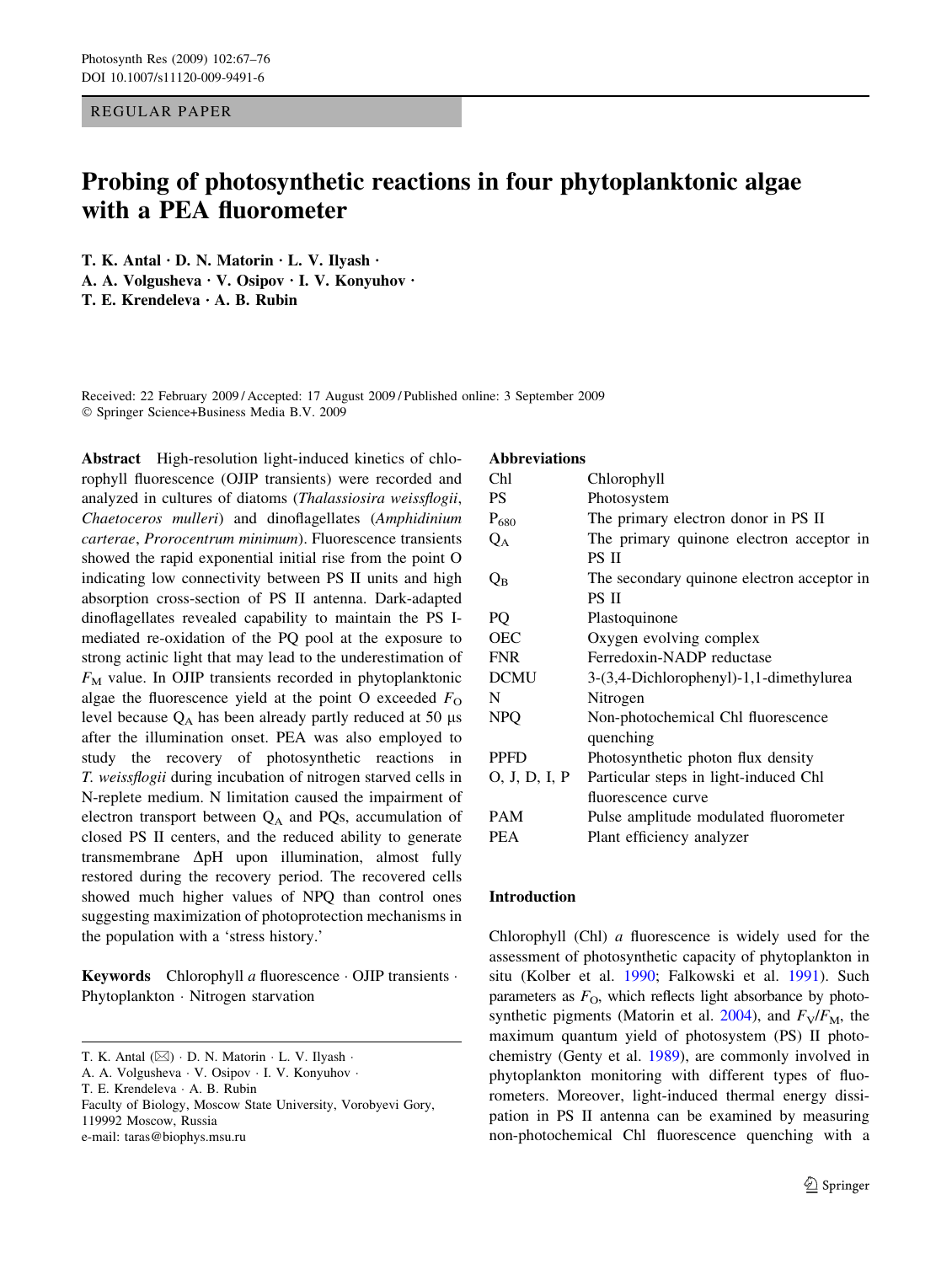Pulse Amplitude Modulated fluorometer (PAM) (Schreiber et al. [1995](#page-9-0)). Furthermore, additional information can be obtained by recording high-resolution light-induced kinetics of Chl fluorescence (OJIP transients) using Plant Efficiency Analyzer (PEA) (Strasser and Govindjee [1992](#page-9-0)). OJIP transient reflects changes in electron transport in PS II over a wide range of time from microseconds to seconds that allows to evaluate such important characteristics of PS II as energy trapping, electron transport, and  $\Delta pH$ -dependent dissipation of excitation energy into heat in the antenna complex (Strasser and Strasser [1995](#page-9-0); Strasser et al. [2005\)](#page-9-0). However, employment of PEA to monitor photosynthetic capacity of phytoplankton is hindered by the fact that current interpretations of OJIP transients are based on data obtained with higher plants and green algae, which differ from phytoplankton species, such as diatoms and dinoflagellates, in organization of their photosynthetic apparatus. It is necessary to study OJIP transients in cultures of various marine algae.

Particular attention should be given to the assessment of photosynthetic capacity of marine algae as a function of nutrient supply that can be used to monitor phytoplankton in situ. Nitrogen (N) is known to be a limiting factor for the majority of marine ecosystems. The intermittent supply of N results in periods of depletion, followed by episodic resupply due to, for example, upwelling events. Experiments with cultures of various algae showed that N starvation causes inhibition of protein synthesis and, consequently, suppression of cell growth (Falkowski et al. [1989,](#page-8-0) [1991\)](#page-8-0). In the photosynthetic apparatus, N deficiency reduces the number of reaction centers of PS II and induces changes in the light-harvesting antenna (Kolber et al. [1988\)](#page-8-0), including the decrease in Chl *alb* or *a/c* ratio, as well as increase in the relative content of carotenoids and phycobilins (Cleveland and Perry [1987](#page-8-0)).

In this work, we studied OJIP transients recorded in four cultures of marine microalgae including diatoms (Thalassiosira weissflogii, Chaetoceros mulleri) and dinoflagellates (Amphidinium carterae, Prorocentrum minimum). Moreover, the changes in OJIP kinetics were analyzed during regeneration of N-deprived T. weissflogii in the medium supplied with nitrate.

## Materials and methods

#### Culture conditions and nitrogen depletion

C. reinhardtii strain Dang  $137+$  WT was grown photoheterotrophycally in tris–acetate–phosphate medium, pH 7.0, in Erlenmeyer flasks at 30°C under continuous illumination (photosynthetic photon flux density (PPFD) 30  $\mu$ E m<sup>-2</sup> s<sup>-1</sup>) and constant shaking.

The diatoms Thalassiosira weissflogii (Grunow) Fryxell et Hasle, Chaetoceros mulleri Lemmermann, and the dinofagellates Prorocentrum minimum (Pavillard) Schiller, Amphidinium carterae Hulbert were maintained as batch cultures in f/2 medium (Guillard and Ryther [1962\)](#page-8-0), artificial seawater (salinity 17‰) at 20°C and constant shaking. Illumination was 30  $\mu$ E m<sup>-2</sup> s<sup>-1</sup> provided by white fluorescent lamps. Light and dark periods were 14 and 10 h, respectively.

N-deprived cells of T. weissflogii were obtained by growing in N-limited f/2 medium (Guillard and Ryther [1962](#page-8-0)), supplied with 0.176 mM of nitrate, that corresponds to its content in f/10 medium. Cells were cultivated without re-addition of N during 34 days until the rate of culture growth decreased to zero and cell concentration began to decline indicating N starvation. Starved cells were collected by centrifugation, transferred to f/10 medium, and incubated during 28 days.

## Measurement of Chl fluorescence

OJIP transients were recorded using a Plant Efficiency Analyzer (Hansatech, King's Lynn, Norfolk, UK). Red light peaking at 650 nm served as an excitation source. The Chl fluorescence signal was detected using a PIN photocell after passing through a long-wavelength cut-off filter. The period of illumination was 6 s. To increase the signal to noise ratio, cells were concentrated on a glass fiber filters (Millipore).

In order to analyze OJIP transients JIP test was introduced by Strasser and Strasser ([1995\)](#page-9-0). Table [1](#page-2-0) shows a list of selected JIP-test parameters ( $M_{\rm O}$ ,  $S_{\rm M}$ , and  $\psi_0$ ), formulae used to calculate each parameter and a brief explanatory notes.

When indicated, OJIP transients were measured with an experimental fluorometer MEGA-25 designed in Biophysical Dept of Faculty of Biology (Moscow State University, Russia). In this instrument a series of short pulses (normally 80–100) with duration of 5  $\mu$ s was applied to dark-adapted sample with an interval of 100 ms in order to excite Chl fluorescence yield at open PS II reaction centers,  $F<sub>O</sub>$ . Thereafter, a 750 µs pulse of light was fired to induce the initial phase of the fluorescence rise (OJ). At this stage the signal was detected with intervals of  $0.75 \mu s$ . Thereafter, Chl fluorescence was excited with a long pulse with the duration of 1.5 s, which allows to detect JIP phase in the kinetic curve. Two blue light-emitting diodes (455 nm, Luxeon) served as an excitation source. PPFD of actinic light can be varied in the interval 600–12,000  $\mu$ E m<sup>-2</sup> s<sup>-1</sup>. The Chl fluorescence signal was detected using a photomultiplier R7400U-20 (Hamamatsu) supplied with a high-voltage power source C4900-01 (Hamamatsu). The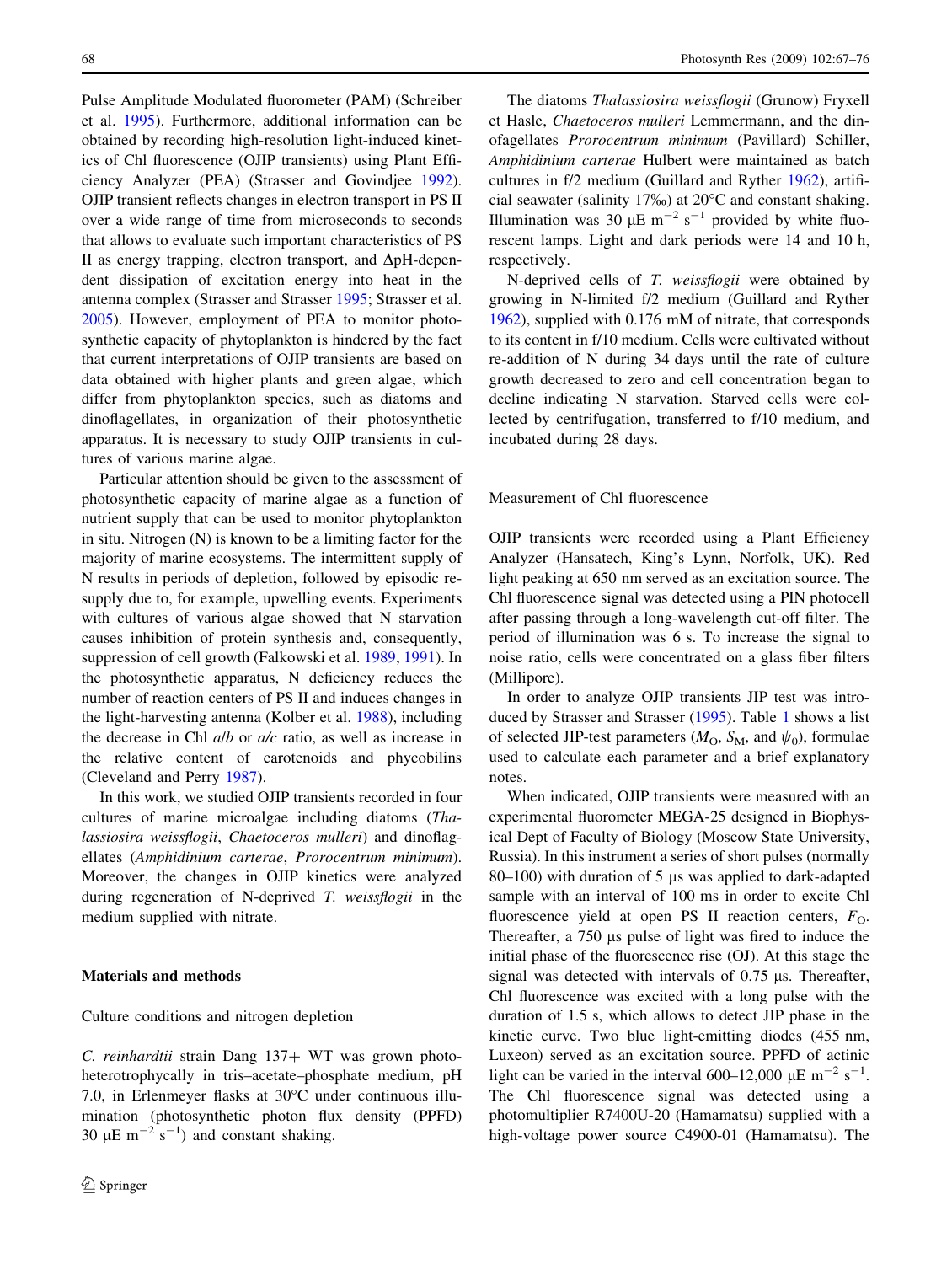<span id="page-2-0"></span>Table 1 Listing of characteristic points of OJIP transient and formulas for calculation of selected JIP-test parameters with short explanations

| $F_{50\mu s}$ , $F_{300\mu s}$ , $F_{J}$                   | Fluorescence yield at 50 µs (point $O$ )*, 300 µs, and at point J                                          |
|------------------------------------------------------------|------------------------------------------------------------------------------------------------------------|
| $F_{\rm P}$                                                | Maximum in OJIP transient                                                                                  |
| $S_{\rm M} = (Area)/(F_{\rm P} - F_{50 \,\text{\tiny I}})$ | Normalized area between OJIP curve and $F_P$ value, reflecting multiple turnover $Q_A$ reduction events    |
| $\psi_0 = (F_P - F_I)/(F_P - F_{50us})$                    | The probability of electron transfer from PS II to PQ pool                                                 |
| $M_{\rm O} = 4 \times (F_{300 \mu s} - F_{50 \mu s})/$     | An approximation of the slope at the origin of fluorescence rise attributed to the rate of $Q_A$ reduction |
| $(F_{\rm P}-F_{\rm 50us})$                                 |                                                                                                            |

 $*$  In standard PEA fluorescence yield measured at 50 µs after the light onset is assigned to the minimal fluorescence yield,  $F<sub>O</sub>$ 

sensitivity of the detector can be adjusted over a broad range of Chl *a* content between 0.1 and 1,000  $\mu$ g l<sup>-1</sup>.

Maximal quantum yield of PS II photochemistry,  $F_V/F_M$ (Genty et al. [1989\)](#page-8-0), and coefficient of non-photochemical Chl fluorescence quenching, NPQ (Bilger and Björkman [1990\)](#page-8-0), were estimated using a Pulse Amplitude Modulated fluorometers Water-PAM and PAM-2000, respectively (Walz, Effeltrich, Germany). The weak  $(0.1 \mu E m^{-2} s^{-1})$ modulated probe flashes  $(3 \mu s)$  pulses from a 655-nm lightemitting diode at frequencies of 600 Hz or 20 kHz) were applied to excite Chl fluorescence. The following parameters were recorded:  $F<sub>O</sub>$ , the fluorescence yield of darkadapted cells;  $F_M$ , the fluorescence yield of dark-adapted cells under a long 0.8 s pulse of saturating actinic light;  $F_M'$ , the fluorescence yield under a 0.8 s pulse of saturating light applied to cells exposed to continuous actinic light illumination.

Light-induced kinetics of delayed light emission were measured with a computer-controlled rotating-disc phosphoroscope under red light excitation (PPFD = 300  $\mu$ E  $m^{-2}$  s<sup>-1</sup>). The excitation/dark period was 16/4 ms.

Prior measurements of Chl fluorescence samples were placed in the dark for 15 min.

### Results and discussion

Characteristics of OJIP transients recorded in C. reinhardtii, T. weissflogii, C. mulleri, A. carterae, and P. minimum

In algae and higher plants grown under optimal conditions and adapted shortly to the dark conditions PS II centers are in the open state, i.e.,  $Q_A$  is fully oxidized, and the Chl fluorescence yield is minimal,  $F<sub>O</sub>$ . Under strong illumination sufficient to insure the closure of all PS II centers the maximum fluorescence yield,  $F_M$ , is achieved. The timeresolved light induced increase in Chl fluorescence measured in dark-adapted green algae and plants with PEA demonstrates complex kinetics with several inflection points, known as the OJIP transient, in which a fluorescence signal at the point of minimum O ( $F_{50\mu s}$ ), and at the point of maximum P,  $F<sub>P</sub>$ , corresponds to  $F<sub>O</sub>$  and  $F<sub>M</sub>$ , respectively

(Strasser and Govindjee [1992\)](#page-9-0) (see Table 1). The rapid OJ rise has been ascribed to the reduction of  $Q_A$  while the rate of its re-oxidation is maximal, whereas the following JIP phase reflects the further reduction of  $Q_A$  due to the decrease in the rate of its re-oxidation, which is modulated mainly by the redox state of plastoquinone (PQ) pool (Antal and Rubin [2008](#page-8-0)). The quenching of Chl fluorescence during several seconds after the P peak can be ascribed to the  $\Delta pH$ dependent energy dissipation in PS II antenna (qE) and/or to the re-oxidation of photosynthetic electron transport chain due to the activation of photosynthetic reactions in chloroplast stroma. Present interpretations of the OJIP transients are related to data obtained on Chloroplastida (reviewed in Laz´ar [2003](#page-8-0), Strasser et al. [2005](#page-9-0)), whereas other groups of photosynthetic organisms are poorly studied in this respect. This makes practical application of the method difficult to gain information about photosynthetic capacity of phytoplankton species, in which diatoms and dinoflagellates prevail.

Figure 1 shows OJIP transients recorded in green alga C. reinhardtii, diatoms (T. weissflogii, C. mulleri), and dinoflagellates (P. minimum, A. carterae). Kinetics obtained



Fig. 1 OJIP transients recorded in C. reinhardtii (green algae), T. weissflogii (diatom), C. mulleri (diatom), P. minimum (dinoflagellate), and A. carterae (dinoflagellate) with a standard PEA. Fluorescence intensity is normalized to the value at the point O,  $F_{50\mu s}$ . OJIP transients were induced by PPFD 3000  $\mu$ E m<sup>-2</sup> s<sup>-1</sup>. Before measurements cells were placed in the dark for 15 min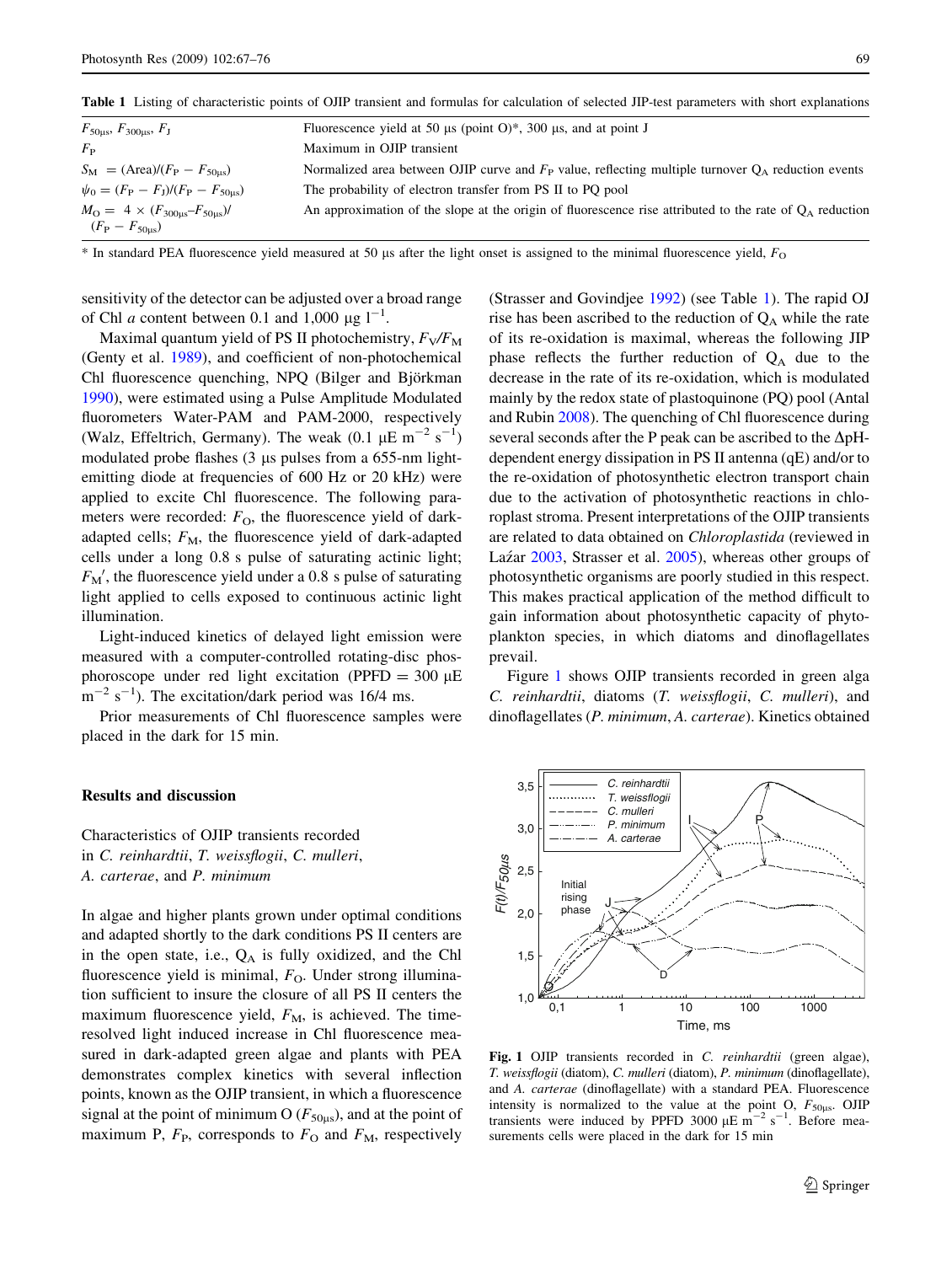in C. reinhardtii is typical of green algae and higher plants showing three distinct phases of the fluorescence rise from  $F_{50us}$  at the O point ( $\sim F_{\text{O}}$ ) to the  $F_{\text{P}}$  at the P point ( $\sim F_{\text{M}}$ ), followed by the decrease in fluorescence yield. A difference between fluorescence yield  $F(t)$  during application of actinic light and initial yield  $F_{50us}$  is a variable fluorescence:  $F_V(t) = F(t) - F_{50\mu s}$ . In Fig. [1](#page-2-0)  $F(t)$  is normalized to  $F_{50\mu s}$ , hence,  $F_V(t)/F_{50\mu} = F(t)/F_{50\mu} - 1$ . Unlike C. reinhardtii, transients recorded in diatoms and dinoflagellates showed the reduced magnitude of variable fluorescence, which decreased successively in sequence C. *reinhardtii* (green algae)– T. weissflogii and C. mulleri (diatoms)–P. minimum and A. carterae (dinoflagellate). Moreover, diatoms T. weissflogii and C. mulleri showed the reduced value of the IP phase, while dinoflagellates P. minimum and A. carterae did not distinguished I and P peaks of usual shape. Furthermore, dinoflagellates revealed the pronounced dip after the J step (so-called dip D), which can be observed in green algae and plants under certain treatments damaging an OEC (Strasser [1997\)](#page-9-0).

The slope of the initial Chl fluorescence rise in OJIP curve reflects photochemical reduction of  $Q_A$ , which is limited by the rate of exciton formation in the PS II antennae (Lazár and Pospìšil [1999\)](#page-8-0). This characteristic depends first on the PPFD and on the PS II antenna absorption cross-section. All examined marine microalgae were characterized by the increased rate of the initial fluorescence rise which started from the point O without the lag phase and showed the highest values in dinoflagellates (Fig. [1](#page-2-0)). This data suggests the elevated PS II antennae size in phytoplanktonic algae as compared to C. reinhardtii grown under the same illumination, that indicates extensive capacity for the acclimation to moderate intensities of ambient light. In this respect, the appearance of the dip D in dinoflagellates can be explained by the high rate of the electron transport from  $P_{680}$  to  $Q_A$  that may cause the imbalance between oxidation and reduction of the primary electron donor  $P_{680}$  resulting in the transient accumulation of  $P_{680}$ <sup>+</sup>, a fluorescence quencher (Butler [1972\)](#page-8-0), and, hence, in the appearance of the dip.

As known, the shape of the initial fluorescence rise depends on the energetic connectivity between PS II units (Joliot and Joliot [1964](#page-8-0)). In plants and green algae cultivated under optimal conditions the shape of the initial fluorescence rise shows sigmoidicity (see, e.g., C. rein-hardtii in Fig. [1](#page-2-0)) that was explained by the high probability of exciton exchange between PS II units in a supercomplex. Unlike C. reinhardtii, the initial phase of the Chl fluorescence kinetic curves measured in diatoms and dinoflagellates revealed the exponential rise (see example in Fig. 2), that may reflect distinct organization of the photosynthetic membranes, which lack the PS II enriched grana fraction of thylakoids. The absence of PSs segregation would rather reduce energetic connectivity between single PS II units.



Fig. 2 Initial fluorescence rise (OJ) recorded in T. weissflogii with a MEGA-25 fluorometer and result of its one exponential fit. Arrow indicates fluorescence yield at 50 µs after the onset of illumination. Inset shows the complete fluorescence induction curve. PPFD of actinic light was 3000  $\mu$ E m<sup>-2</sup> s<sup>-1</sup>. Fluorescence intensity is normalized to the  $F<sub>O</sub>$  value; the latter was determined as described in 'Materials and methods.' Before measurements cells were placed in the dark for 15 min

The maximal magnitude of the variable fluorescence in OJIP transients was reciprocally related to the slope of the initial fluorescence rise (Fig. [1\)](#page-2-0). Thus, the variable fluorescence was the lowest in dinoflagellates, which showed the most rapid initial rise of fluorescence. The low values of variable fluorescence observed in examined marine algae can be explained assuming, that the fluorescence yield at the point O ( $F_{50\mu s}$ ) which is assigned to the  $F_{\text{O}}$ yield in PEA exceeds  $F_{\text{O}}$  level, because  $Q_{\text{A}}$  has been already partly reduced at 50 µs after the illumination onset. This may lead to the overestimation of true  $F<sub>O</sub>$  value and, thus, to the reduced values of variable fluorescence. In order to test this assumption, we employed MEGA-25 fluorometer recently designed in Biophysical Dept. of Moscow State University to measure high-resolved OJIP transients. In this fluorometer  $F<sub>O</sub>$  value is measured as a fluorescence signal excited by a short  $(5 \mu s)$  pulse of light (PAM principle). Thereafter,  $750 \mu s$  and  $1.5 \text{ s pulses are}$ applied subsequently to induce OJ and JIP phases of fluorescence transient, respectively. A 0.75 µs resolution of signal is reached at the OJ phase and the first point is detected  $1 \mu s$  after switching on the actinic light. These characteristics allow to estimate changes in fluorescence yield within  $1-50 \mu s$  interval of illumination, which is beyond the time resolution of a standard PEA. Figure 2 shows the OJ phase of the fluorescence rise recorded on *T. weissflogii* with MEGA-25 at PPFD 3000  $\mu$ E m<sup>-2</sup> s<sup>-1</sup>. The fluorescence yield was not noticeably altered during the first  $10 \mu s$  of illumination. However, it began to rise after 10  $\mu$ s of illumination attaining about 20% of OJ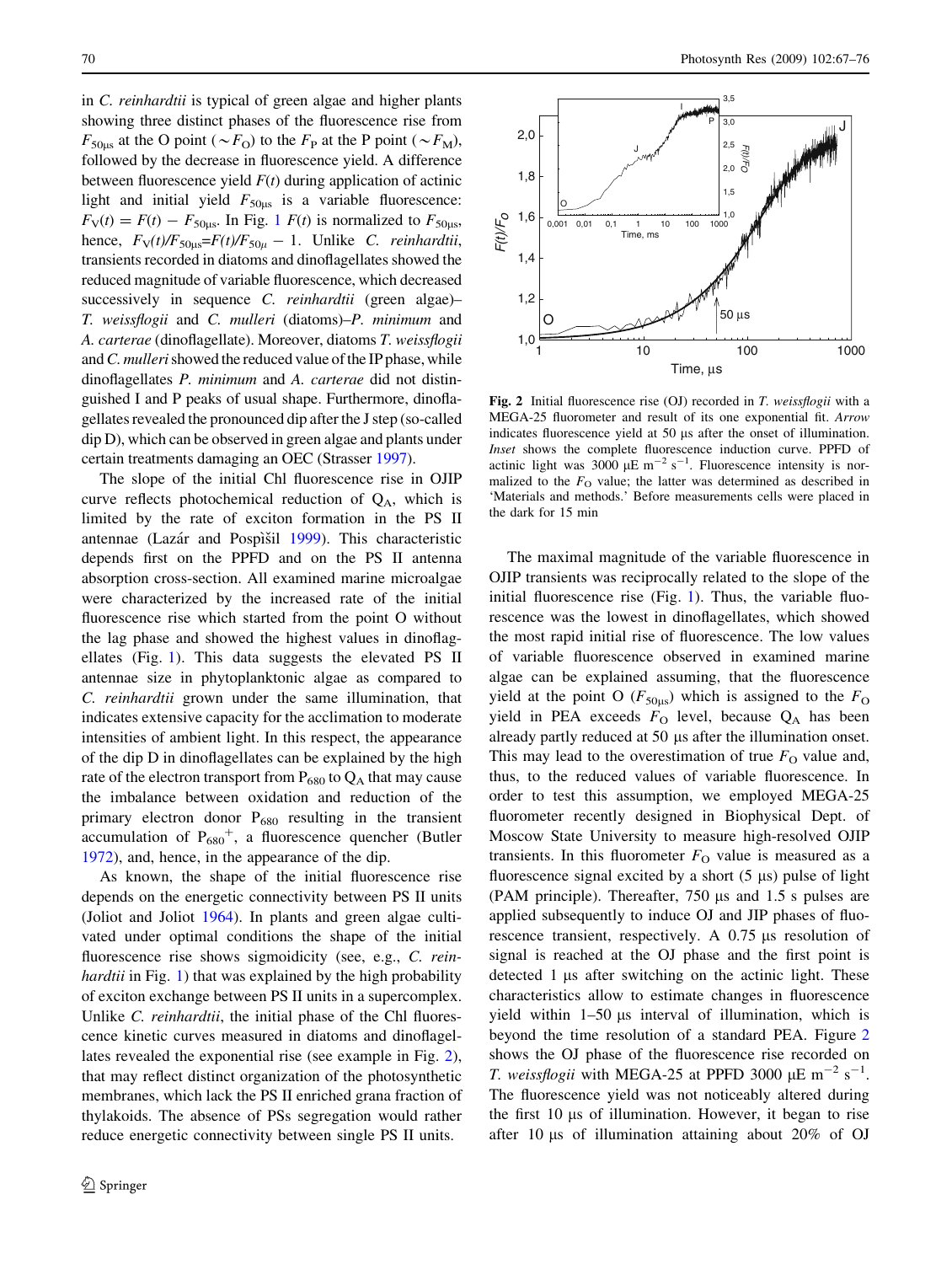amplitude and  $10\%$  of OP amplitude at 50  $\mu$ s of illumination which is used to determine  $F_{\Omega}$  value in a standard PEA. This result testifies for the overestimation of  $F_{\Omega}$  value by a standard PEA when cells demonstrate high rate of the initial fluorescence rise.

In dark-adapted higher plants, complete reduction of the PQ pool under high light is promoted by the block imposed by ferredoxin-NADP reductase (FNR), which turns to inactive state during few minutes of incubation in the dark (Talts et al. [2007\)](#page-9-0). This insures the complete reduction of the photosynthetic electron transport chain including  $Q_A$ upon short exposure of cells to strong light, and, therefore, allows to attain  $F_M$ . In the case, when FNR remains active the incomplete reduction of the plastoquinones and  $Q_A$ occurs under high irradiation resulting in the underestimation of  $F_M$  value (Schansker et al. [2006\)](#page-9-0). In dinoflagellates the essentially reduced slow rising phase was observed in OJIP transients (Fig. [1](#page-2-0)) that probably reflects the capacity of these organisms to maintain PS I-mediated PQs re-oxidation under strong illumination. To test this assumption, we compared fluorescence transients recorded in A. carterae and P. minimum at different PPFD of actinic light in the presence of DBMIB, an inhibitor of PQs reoxidation, and methyl viologen, which promotes PS Imediated PQ re-oxidation. The red light used in PEA has a maximum at 650 nm, so that PS II receives the excess excitation as compared to PS I. Therefore, the rate of electron transport via PS I should be saturated at higher intensities of light than the electron transport in PS II. We measured fluorescence transients in P. minimum and A. carterae at two intensities of actinic light close to the upper and lower limits in PEA: 750 and 3000  $\mu$ E m<sup>-2</sup> s<sup>-1</sup>. Fluorescence kinetic curves measured at 750  $\mu$ E m<sup>-2</sup> s<sup>-1</sup> retained the main kinetic steps and were characterized by the essential increase in the magnitude of variable fluorescence as compared to the transients induced by [3](#page-5-0)000  $\mu$ E m<sup>-2</sup> s<sup>-1</sup> (Fig. [3a](#page-5-0), c). In Fig. 3b, d kinetic curves recorded at different intensities of actinic light are normalized to the OJ amplitude. As seen from this figure, the transients measured at lower PPFD showed the reduced slope of the initial fluorescence rise that results in a higher estimation of  $F_{\rm O}$  and  $F_{\rm V}$  values and in retardation of the dip D, as discussed above.

Fluorescence kinetic curves recorded at 3000 µE  $m^{-2}$  s<sup>-1</sup> were characterized by the reduced magnitude of the slow rising phase; the latter is attributed to the reduction of the PQ pool. This data can be explained assuming that PS I efficiently re-oxidizes PQ pool at this light intensity. In P. minimum the short incubation (2 min) with  $5 \mu M$  DBMIB did not affect the magnitude of the transients induced by 750  $\mu$ E m<sup>-2</sup> s<sup>-1</sup>, whereas kinetics recorded at stronger light showed the essentially increased magnitude after the addition of the reagent (Fig. [3a](#page-5-0)). Furthermore, kinetic curves measured on A. carterae at 750  $\mu$ E m<sup>-2</sup> s<sup>-1</sup> were weakly altered by DBMIB, while transients induced by 3000  $\mu$ E m<sup>-2</sup> s<sup>-1</sup> revealed a noticeably increased slow rising phase in the presence of an inhibitor (Fig. [3](#page-5-0)c). Incubation of P. minimum with 1.0 mM methyl viologen did not cause visible changes in fluorescence transients (data not shown). However, induction curves recorded on A. *carterae* at 3000  $\mu$ E m<sup>-2</sup> s<sup>-1</sup> revealed the reduced magnitude of the slow rising phase after treatment with methyl viologen, while kinetics induced by 750  $\mu$ E m<sup>-2</sup> s<sup>-1</sup> were not altered by this reagent (data not shown). Therefore, fluorescence transients measured at 3000  $\mu$ E m<sup>-2</sup> s<sup>-1</sup> were influenced by both DBMIB and methyl viologen to a greater extent than those induced by 750  $\mu$ E m<sup>-2</sup> s<sup>-1</sup>. This result indicates that darkadapted dinoflagellates rather maintains PS I-mediated electron transport at high intensity of actinic light. This process may potentially lead to the incomplete reduction of the PQ pool during measurements of OJIP transients and to the underestimation of the  $F_M$  value ( $F_P \lt F_M$ ).

Incorrect evaluation of  $F_{\text{O}}$  and  $F_{\text{M}}$  by standard PEA in phytoplanktonic microalgae should result in underestimation of  $F_V/F_M$ , a widely used measure of PS II photochemical activity. Table [2](#page-5-0) shows  $F_V/F_M$  values evaluated in C. reinhardtii and phytoplanktonic microalgae with PEA at PPFD of actinic light 3000 and 750  $\mu$ E m<sup>-2</sup> s<sup>-1</sup> as well as with a Water PAM fluorometer, the latter based on the procedure of fluorescence measurements different from those in PEA (see 'Materials and methods'). The ratio  $F_V/F_M$  estimated in C. reinhardtii was approximately the same for all measurements. In diatoms and dinoflagellates,  $F_V/F_M$  data showed the lowest values when measurements were carried out by PEA at 3000  $\mu$ E m<sup>-2</sup> s<sup>-1</sup>. When PPFD was reduced to 750  $\mu$ E m<sup>-2</sup> s<sup>-1</sup> the values of this parameter increased in all examined marine algae by 8–25%. Measurements provided by the PAM method gave values of  $F_V/F_M$  similar to those obtained with a PEA at PPFD 750  $\mu$ E m<sup>-2</sup> s<sup>-1</sup>. This data suggests that to obtain correct evaluation of PS II photochemistry in diatoms and dinoflagellates using a standard PEA it is necessary to provide relatively low intensity of actinic light.

## Analysis of OJIP transients in T. weissflogii during regeneration from N starvation

As known, the increase in algae biomass in batch cultures leads to the gradual consumption of nitrogen from the media. N deficiency may occur at the steady-state phase of culture growth causing the cease of cell division (Lomas and Glibert [2000](#page-8-0); Young and Beardall [2003](#page-9-0)). The transfer of starved cells into N containing medium would lead to the restoration of the cell population until nitrogen is exhausted again. An investigation of photosynthesis recovery from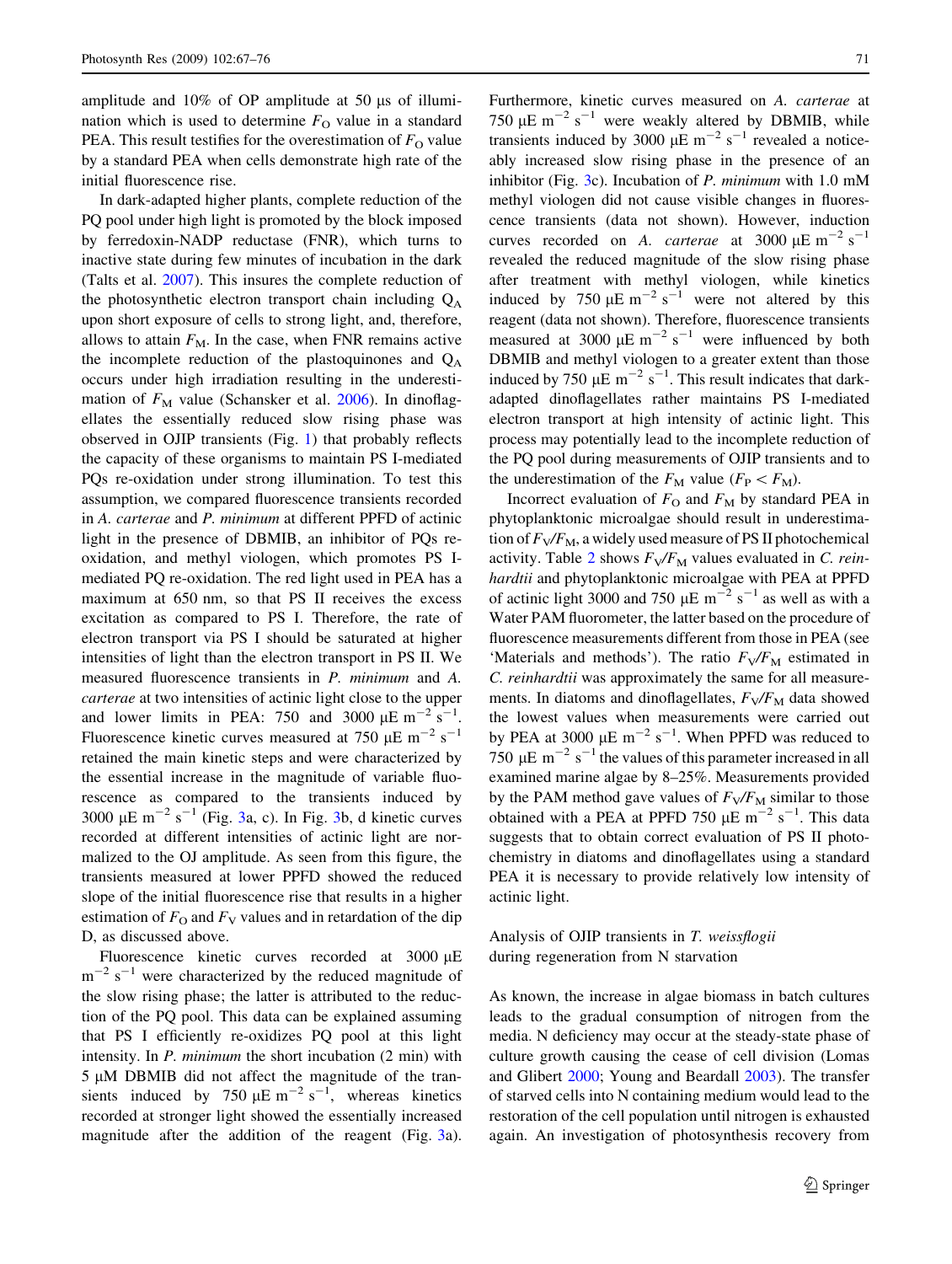<span id="page-5-0"></span>Fig. 3 OJIP transients measured in  $P$ . minimum  $(a, b)$ and A. carterae (c, d) with PEA at PPFD 750 and 3000  $\mu$ E m<sup>-2</sup> s<sup>-1</sup>. Prior measurements cells were treated with  $5 \mu M$  DBMIB or 1 mM methyl viologen (a, c). Fluorescence intensity is normalized to the value at the O point,  $F_{50\mu s}$  (a, c) or to the amplitude of the OJ phase (b, d). Before measurements cells were placed in the dark for 15 min



Table 2  $F_V/F_M$  calculated in C. reinhardtii, T. weissflogii, C. mulleri, P. minimum, and A. carterae using PEA and Water PAM fluorometers

|                | PEA (A) | PEA (B) | PAM  |
|----------------|---------|---------|------|
| C. reinhardtii | 0.73    | 0.72    | 0.73 |
| T. weissflogii | 0.64    | 0.71    | 0.72 |
| C. mulleri     | 0.58    | 0.63    | 0.65 |
| P. minimum     | 0.54    | 0.64    | 0.66 |
| A. carterae    | 0.47    | 0.62    | 0.60 |

The intensity of saturating pulse in Water PAM fluorometer was 3000  $\mu$ E m<sup>-2</sup> s<sup>-1</sup>. Measurements with PEA were carried out at PPFDs 3000 (A) and 750  $\mu$ E m<sup>-2</sup> s<sup>-1</sup> (B). Before measurements cells were placed in the dark for 15 min Time, ms

N starvation in phytoplankton species can be used to obtain information on phytoplankton state in situ, e.g., during spontaneous influxes of nutrients to the upper ocean layers normally depleted of biogenic elements.

In order to characterize photosynthetic capacity of N-deprived T. weissflogii during the regeneration in N containing medium OJIP transients were recorded and analyzed at various periods of incubation (Fig. 4). As mentioned above, OJIP kinetics measured on T. weissflogii grown in the f/2 medium (control) demonstrated insignificantly reduced variable fluorescence, the rapid initial rise



Fig. 4 OJIP transients recorded in T. weissflogii with PEA during regeneration of N-starved cells in the medium supplied with nitrate. Fluorescence intensity is normalized to the value at the O point,  $F_{50\mu s}$ . Curves 1 and 2: control and N-starved cells, respectively (see 'Materials and methods'). Curves 3, 4, 5, 6, and 7: 4 h, 1, 2, 12, and 28 days after transfer of N-starved cells to the N-replete medium.<br>PPFD of actinic light was 3000  $\mu$ E m<sup>-2</sup> s<sup>-1</sup>. Before measurements cells were placed in the dark for 15 min

of fluorescence from the point O, and the reduced ampli-tude of the IP phase, as compared to C. reinhardtii (Figs. [1,](#page-2-0) 4, curve 1).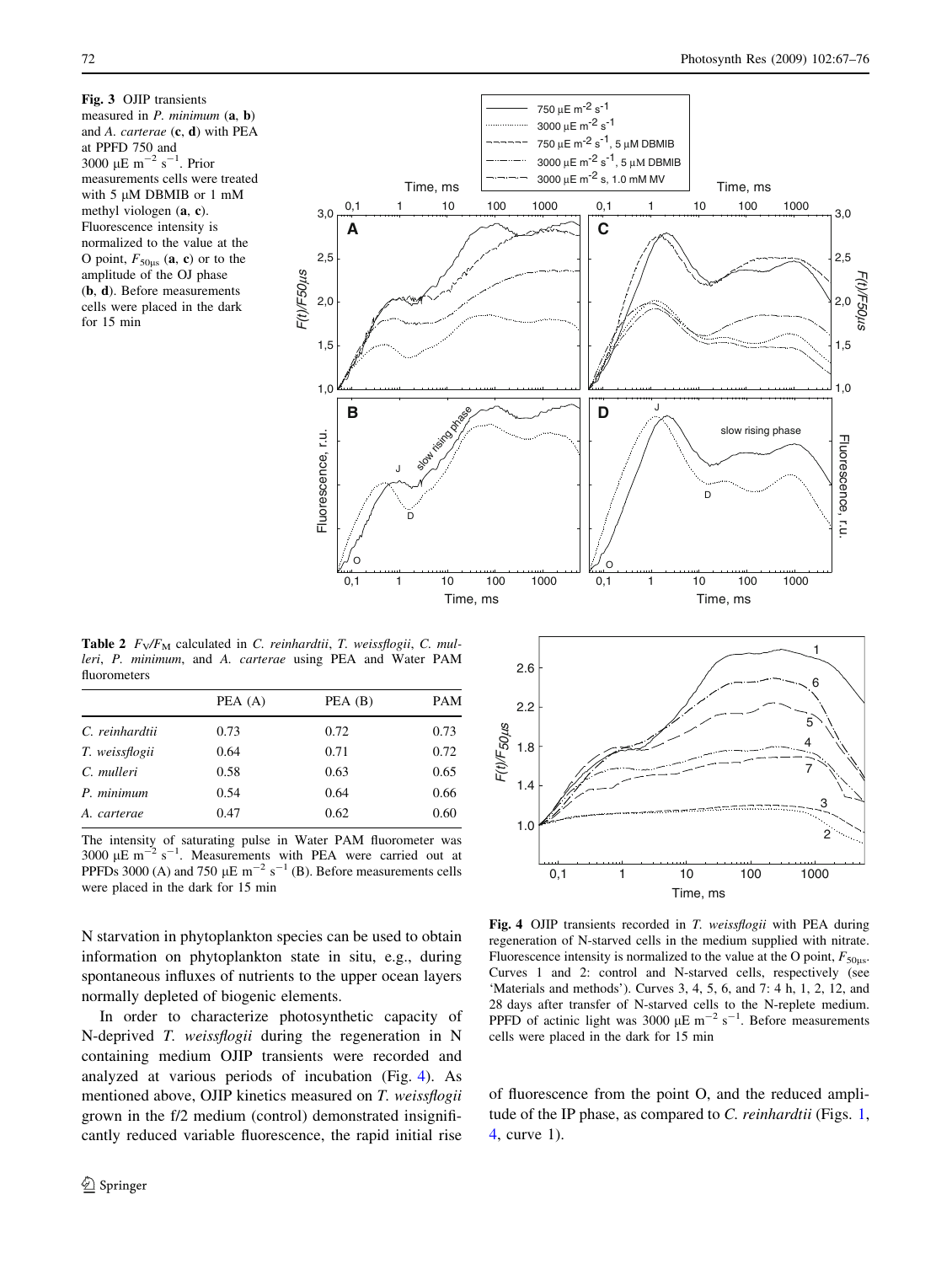<span id="page-6-0"></span>Fluorescence kinetics recorded on N-starved T. weissflogii were characterized by negligible variable fluorescence and by the indistinguishable J, I, and P steps (Fig. [4,](#page-5-0) curve 2). The reduced variable fluorescence was mainly due to the increase in the initial fluorescence yield,  $F_{50\mu s}$  (data not shown) suggesting the appearance of the closed PS II centers and/or uncoupling of the PS II antennae components.  $F_V/F_M$  calculated by PAM method in starved cells was 28% of that of the control indicating photodamage of PS II centers as well as impairment of PS II reparation (Kolber et al. [1988,](#page-8-0) Plumley and Schmidt [1989](#page-9-0), Berges et al. [1996](#page-8-0)). One day incubation of deprived cells in f/10 medium led to the essential increase in the variable fluorescence  $(F_V/F_M = 79\%$  of control) and to the re-appear-ance of J, I and P steps (Fig. [4,](#page-5-0) curve 4).  $F_V/F_M$  reached 93% of control values after 12 days of incubation indicating almost complete recovery of PS II photochemistry. Cells concentration in suspension increased by about 3 times from  $11 \times 10^3$  to  $31 \times 10^3$  ml<sup>-1</sup> during this period. The subsequent 16 days of incubation led to the decrease in  $F_V/F_M$  to 5[4](#page-5-0)% of control (Fig. 4, curve 7), while cells concentration increased insignificantly by 20%. This result can be explained by the re-establishment of N deficiency due to the consumption of nitrate from the f/10 medium containing limited amount of nutrients.

To obtain more information about the recovery of photosynthetic capacity the selected JIP-test parameters  $(M<sub>O</sub>, S<sub>M</sub>,$  and  $\psi<sub>0</sub>$  (see Table [1](#page-2-0) for formulas and explanations) were calculated from the OJIP transients and the results are presented in Table 3.  $M<sub>O</sub>$  is a measure of the slope of the initial fluorescence rise, which reflects the rate of  $Q_A$  reduction. The  $M_O$  value was about two times higher in N-deprived T. weissflogii than in control (Table 3), showing the decline from 208 to 117% within 12 days of incubation in N containing medium, followed by its increase to 158% during the subsequent 16 days. This dynamic was inversely related to changes of  $F_V/F_M$  indicating that  $M_{\Omega}$  is related to the deprivation status of algae. This data agrees with the fact that nitrogen limited plants and sulphur deprived C. reinhardtii showed the elevated rate of the initial fluorescence rise (Strasser et al. [2005,](#page-9-0) Antal et al. [2007\)](#page-8-0). As was shown, thylakoid preparations with destroyed OEC demonstrated the increased slope of the initial fluorescence rise (Strasser [1997](#page-9-0)). We suggest that the nutrient deprivation may induce damage of OEC accompanied by the increase in the initial fluorescence rise.

Parameters  $S_M$  and  $\psi_0$  are proportional to the amount of PS II centers capable of moving electrons from  $Q_A$  to PQ pool via  $Q_B$ . Thus, these parameters reach minimal values, when electron transport between  $Q_A$  and  $Q_B$  is blocked by herbicides, e.g., by DCMU. Noteworthy, that photochemically active PS II showing high value of  $F_V/F_M$  and low values of  $S_M$  and  $\psi_0$  provide the reduced contribution to the photosynthetic electron flow. As seen in Table 3, Ndeprived T. weissflogii showed the decreased values of  $S_M$ and  $\psi_0$  reaching 59 and 44% of those in control cells, respectively. During 12 days of incubation in nitrogen containing medium, both parameters gradually increased almost to 90%, followed by the decline to 60–70% during the subsequent 16 days of incubation.

According to data in Table 3, the dynamics of  $F_V/F_M$ ,  $S_M$ , and  $\psi_0$  showed obvious similarity suggesting close relationships between the amount of photochemically competent PS II  $(F_V/F_M)$  and the capability to transfer electrons between  $Q_A$  and PQs ( $S_M$ ,  $\psi_0$ ). Probably, the disturbance of electron transport at the acceptor side facilitates the damage of PS II under N deprivation.

Reactions of the light-induced energy dissipation in PS II antenna complex are important in a switching of photoprotecting processes under the excess of light. In Chloroplastida these reactions are regulated by transthylakoid proton gradient  $(\Delta pH)$ , xanthophylls cycle, and PsbS protein (Holt et al. [2004\)](#page-8-0). Although diatoms share common components, they show some peculiarities, such as the absence of PsbS protein as well as different lightharvesting and xanthophyll cycle organization (Wilhelm et al. [2006\)](#page-9-0). The analysis of the non-photochemical fluorescence quenching (NPQ) is a widely used method to

Table 3 JIP test and NPQ parameters estimated with PEA and PAM-2000 fluorometers in N-deprived T. weissflogii during regeneration in N-replete medium

| Parameters                | Control    | 0 <sub>h</sub> | 4 h       | l day     | 2 days    | 12 days   | 28 days    |
|---------------------------|------------|----------------|-----------|-----------|-----------|-----------|------------|
| $M_{\odot}$               | 1.2 (100)  | 2.5(208)       | 2.5(208)  | 2.4(200)  | 2.1(175)  | 1.4(117)  | 1.89 (158) |
| $S_{\rm M}$               | 42.1 (100) | 24.8 (59)      | 25.2(60)  | 27.8 (66) | 33.5(76)  | 38.1 (90) | 29.3(70)   |
| $\psi_0$                  | 0.57(100)  | 0.25(44)       | 0.27(47)  | 0.27(47)  | 0.36(63)  | 0.49(86)  | 0.34(60)   |
| <b>NPQPEA</b>             | 0.25(100)  | 0.52(208)      | 0.45(180) | 0.54(216) | 0.63(252) | 0.81(324) | nd         |
| <b>NPQ</b> <sub>PAM</sub> | 1.26 (100) | 0.65(52)       | 0.65(52)  | 1.56(124) | 1.43(113) | 2.79(221) | nd         |

JIP test and NPQ<sub>PEA</sub> parameters were calculated from OJIP transients shown in Fig. [4](#page-5-0). NPQ<sub>PAM</sub> parameter was estimated with PAM-2000 at intensity of saturating pulse 540  $\mu$ E m<sup>-2</sup> s<sup>-1</sup> and at the intensity of actinic light 300  $\mu$ E m<sup>-2</sup>. Numbers in parentheses show percentage of the control value

nd not determined due to a high statistical error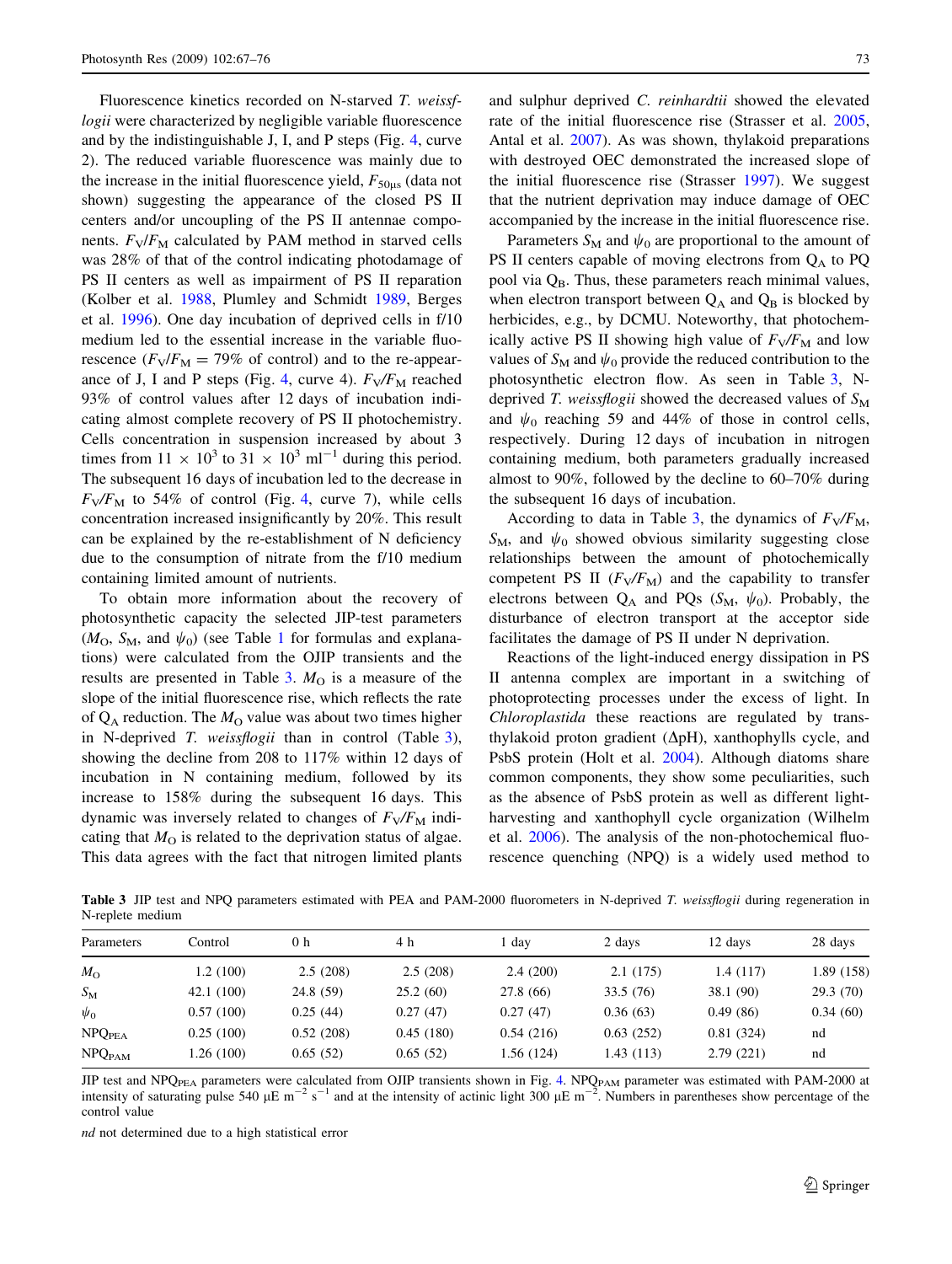study photoprotective processes in higher plants and green algae. Thus, PAM fluorometers allow to study kinetics of NPQ light induction and dark relaxation in algae in a time domain from several minutes (xanthophylls cycle) to hours (photoinhibition-related component) (Schreiber et al. [1995\)](#page-9-0). Fluorescence transients recorded in T. weissflogii showed a rapid decrease in the fluorescence yield after reaching maximal value,  $F<sub>P</sub>$  (Fig. 5). This phase was completely abolished by the treatment with the ammonia chloride which removes  $\Delta pH$  gradient (Fig. 5). This data suggests relation of the fluorescence yield declination phase to  $\Delta pH$ -dependent NPQ. In order to assess quantitatively this rapid phase of NPQ we offered a formula:  $NPQ<sub>PEA</sub> = (F<sub>P</sub> - F<sub>6s</sub>)/F<sub>6s</sub>$ , where  $F<sub>6s</sub>$  is a fluorescence yield at 6 s in OJIP kinetics. This formulae is analogous to that used to calculate slower (minutes, hours) component of NPQ by PAM method:  $NPQ_{PAM} = (F_M - F_M)/F_M'$ . Table  $3$  demonstrates changes of the NPQ $_{PEA}$  during the regeneration of N-starved T. weissflogii in the N-replete medium. The value of this parameter calculated in Nstarved T. weissflogii was two times higher than in control. Two days of incubation of starved cells in N containing medium led to the increase in  $NPQ<sub>PEA</sub>$  to 252% of control, which reached 324% after 12 days of incubation indicating the recovery of the dissipative processes in PS II antenna. Using PAM-2000 fluorometer, we also measured a minute component of NPQ, associated with  $\Delta pH$ -dependent deepoxidation of diadinoxanthin into diatoxanthin (xanthophyll cycle) (Lavaud et al. [2004\)](#page-8-0). To do it, cells were illuminated during 3 min by PPFD = 300  $\mu$ E m<sup>-2</sup> s<sup>-1</sup> and NPQ<sub>PAM</sub> was calculated according to formula:  $(F_M - F_M)/F_M'$ , where  $F_M$  and  $F_M'$  are the maximal fluorescence yield measured before and after 3 min exposure of dark-adapted



Fig. 5 OJIP transients recorded in T. weissflogii with PEA in the presence of 0.2 mM ammonia chloride. Fluorescence intensity is normalized to the value at point O,  $F_{50\mu s}$ . OJIP transients were induced by PPFD 3000  $\mu$ E m<sup>-2</sup> s<sup>-1</sup>. Before measurements cells were placed in the dark for 15 min

cells to actinic light, respectively. As seen in Table [3,](#page-6-0) NPQ<sub>PAM</sub>, estimated in starved cells attained 52% of control showing the increase by more than fourfolds up to 221% during 12 days of incubation in N containing medium. Therefore, both parameters NPQ<sub>PEA</sub> and NPQ<sub>PAM</sub> increased during the recovery period indicating the suppression of the capacity for the light-induced energy dissipation in the severely starved cells as compared to the recovered cells. However, changes of  $NPQ_{PEA}$  and  $NPQ_{PAM}$  were essentially different from each other that can be due to the: (1) different methods of measurements and different PPFD of actinic light used to induce NPQ, and (2) different components of NPQ associated with each of the parameters. Thus,  $NPQ_{PAM}$  reflects the component related to the xanthophyll cycle, while the mechanism underlying NPQ<sub>PEA</sub> (seconds) in diatoms is still unclear.

Worth to note that recovered cells revealed much higher values of  $NPQ<sub>PEA</sub>$  and  $NPQ<sub>PAM</sub>$  than control ones suggesting the capability of N-starved T. weissflogii to maximize its photoprotection mechanism and to retain this capacity after the almost complete recovery of photosynthesis. This property may play an important role in ecological adaptation of diatoms to the intermittent nutrient supply in a turbulent aquatic environment.

The reduced amplitudes of NPQ in N-starved T. weissflogii as compared to those in recovered cells can be coupled to the reduced capacity to develop light driven  $\Delta pH$ gradient. As known, the intensity of the millisecond component of the delayed light emission is modulated by transmembrane electrochemical potential that allows to use luminescence methods to test light induced changes in  $\Delta pH$ gradient (Mayne and Clayton [1966](#page-9-0)). Figure [6](#page-8-0) shows lightinduced kinetics of the delayed light emission recorded in N-starved T. weissflogii before and after 12 days of incubation in N-replete medium. The signal measured on starved cells was two times lower than that observed in cells after the regeneration period. Moreover, it showed the essential suppression of the rising phase with a maximum at 1.2 s (see inset in the figure), which is ascribed to the generation of transmembrane  $\Delta pH$ . This data indicates that severely starved cells have low capability to generate  $\Delta pH$ that may limit their capacity to switch photosynthesis into the photoprotective mode.

#### **Conclusions**

In this work, OJIP transients were measured with a standard PEA on two diatoms (T. weissflogii and C. mulleri) and two dinoflagellates (A. carterae and P. tricornutum). Fluorescence kinetic curves showed the rapid non-sigmoid initial rise from the point O indicating the low connectivity between PS II units and high absorption cross-section of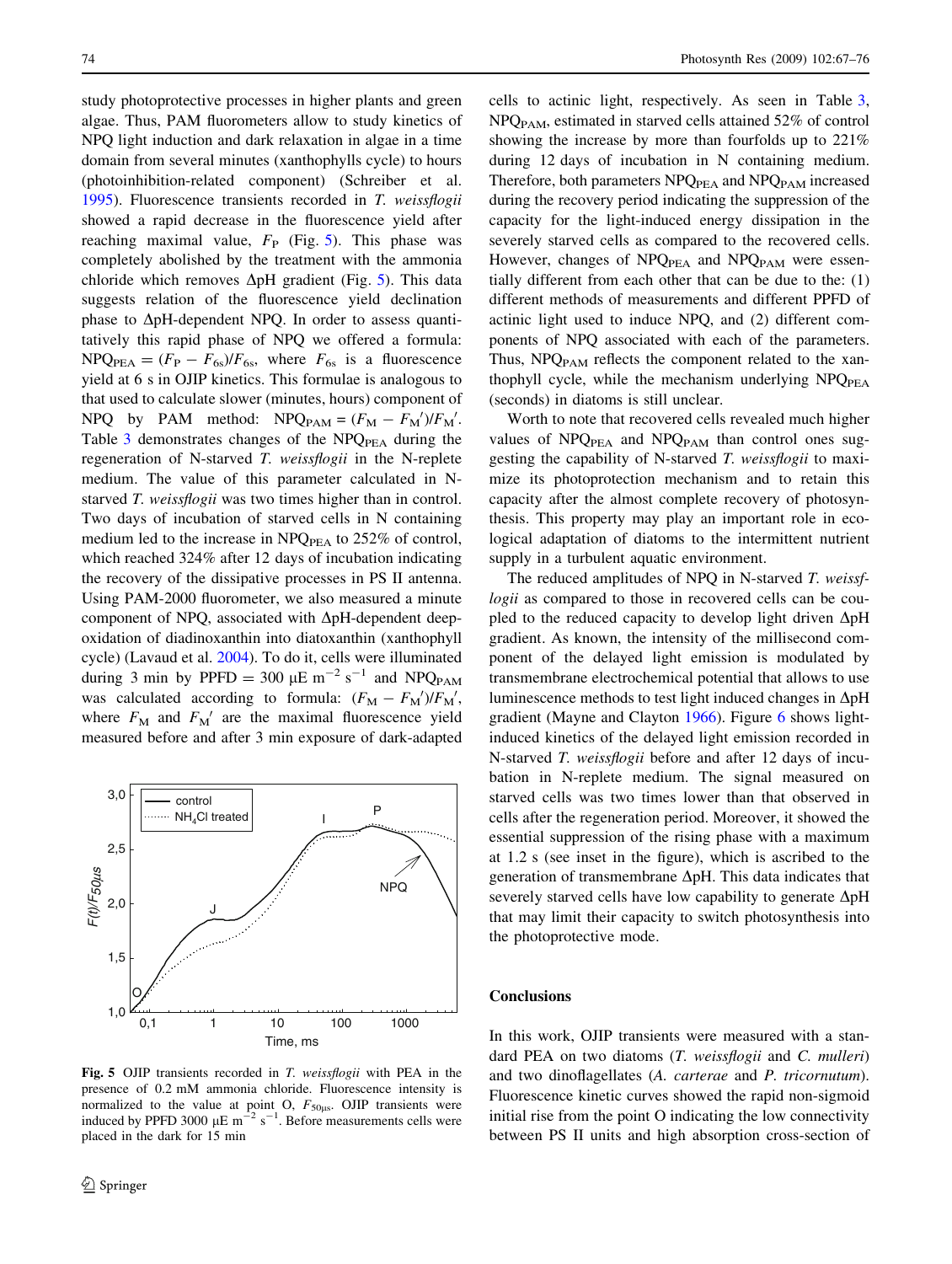<span id="page-8-0"></span>

Fig. 6 Light-induced kinetics of delayed light emission recorded in control and N-starved T. weissflogii. Signal is normalized to  $F<sub>O</sub>$  value. PPFD of actinic light was 300  $\mu$ E m<sup>-2</sup> s<sup>-1</sup>. Inset: data are normalized to the initial value

PS II antenna. Dinoflagellates exhibited the dip after the J step suggesting the temporal separation between the oxidation and reduction of  $P_{680}$ . The analysis of the transients measured in the presence of DBMIB and methyl viologen showed that dark-adapted A. carterae and P. tricornutum exposed to the strong illumination maintain PS I-mediated PQ pool re-oxidation that may lead to the underestimation of  $F_M$  value  $(F_P < F_M)$ .

Using selected parameters of the JIP test and formulas to calculate NPQ by PEA and PAM methods, we studied the recovery of photosynthetic reactions in T. weissflogii during incubation of N-starved cells in the medium supplied with nitrogen. N deprivation caused the impairment of electron transport between  $Q_A$  and PQs, accumulation of the closed PS II centers, as well as the reduced ability to generate transmembrane  $\Delta pH$  upon illumination, which were practically fully restored during the regeneration period. Noteworthy that cells with recovered photosynthesis showed much higher values of NPQ than control cells suggesting the enhancement of photoprotective mechanisms in a population with a 'stress history.'

We showed that in OJIP transients recorded in phytoplanktonic algae by PEA the fluorescence yield at the point O ( $F_{50us}$ ) exceeds  $F_{\text{O}}$  level because  $Q_{\text{A}}$  has been already partly reduced at 50 µs after the onset of illumination. The low intensities of actinic light  $(<1000 \ \mu \text{E m}^{-2} \text{ s}^{-1})$  or detectors with rapid response are required to minimize this error.

Acknowledgment This work was supported by the Russian Foundation of Basic Research (07-04-00222) and by the International Science and Technology Center (3410).

### References

- Antal TK, Rubin AB (2008) In vivo analysis of chlorophyll a fluorescence induction. Photosynth Res 96:217–226
- Antal TK, Krendeleva TE, Rubin AB (2007) Study of photosystem 2 heterogeneity in the sulfur deficient green alga Chlamydomonas reinhardtii. Photosynth Res 94:13–22
- Berges JA, Charlebois DO, Mauzerall DC, Falkowski PG (1996) Differential effects of nitrogen limitation on photosynthetic efficiency of photosystems I and II in microalgae. Plant Phys 110:689–696
- Bilger E, Björkman O (1990) Role of the xanthophyll cycle in photoprotection elucidated by measurements of light-induced absorbance changes, fluorescence and photosynthesis in leaves of Hedera canariensis. Photosynth Res 25:173–185
- Butler WL (1972) On the primary nature of fluorescence yield changes associated with photosynthesis. Proc Natl Acad Sci USA 69:3420–3422
- Cleveland JS, Perry MJ (1987) Quantum yield, relative specific absorption and fluorescence in nitrogen-limited Chaetoceros gracilis. Mar Biol 97:489–497
- Falkowski PG, Sukenik A, Herzig R (1989) Nitrogen limitation in Isochrysis galbana (Haptophyceae). II. Relative abundance of chloroplast proteins. J. Phycol 25:471–478
- Falkowski PG, Ziemann D, Kolber Z, Bienfang PK (1991) Nutrient pumping and phytoplankton response in a subtropical mesoscale eddy. Nature 352:544–551
- Genty B, Braintais JM, Baker NR (1989) The realtionship between the quantum yield of photosynthetic electron transport and quenching of chlorophyll fluorescence. Biochim Biophys Acta 990:87–92
- Guillard RRL, Ryther JH (1962) Studies on marine diatoms. I. Cyclotella nana Hustedt. and Detonula confervacea (Cleve) Gran. Can J Microbiol 8:229–239
- Holt NE, Fleming GR, Niyogi KK (2004) Toward an understanding of the mechanism of non-photochemical quenching in green plants. Biochemistry 43:8281–8289
- Joliot P, Joliot A (1964) Études cinétique de la réaction photochimique libérant l oxygene au cours de la photosynthese. C R Acad Sci Paris 258:4622–4625
- Kolber Z, Zehr J, Falkowski P (1988) Effects of growth irradiance and nitrogen limitation on photosynthetic energy conversion in Photosystem II. Plant Physiol 88:923–929
- Kolber ZC, Wyman KD, Falkowski PG (1990) Natural variability in photosynthetic energy conversion efficiency: a field study in the Gulf of Maine. Limnol Oceanogr 35:72–79
- Lavaud J, Rousseau B, Etienne A-L (2004) General features of photoprotection by energy dissipation in planktonic diatoms (Bacillariophyceae). J Phycol 40:130–137
- Laz´ar D (2003) Chlorophyll  $a$  fluorescence rise induced by high light illumination of dark-adapted plant tissue studied by means of a model of Photosystem II and considering Photosystem II heterogeneity. J Theor Biol 220:469–503
- Lazár D, Pospìšil P (1999) Mathematical simulation of chlorophyll a fluorescence rise measured with  $3-(3', 4'-dichlorophenyl)-1$ , 1-dimethylurea-treated barley leaves at room and high temperatures. Eur Biophys J 28:468–477
- Lomas MW, Glibert PM (2000) Comparisons of nitrate uptake, storage, and reduction in marine diatoms and flagellates. J Phycol 36:903–913
- Matorin DN, Antal TK, Ostrowska M, Rubin AR, Ficek D, Majchrowski R (2004) Chlorophyll fluorimetry as a method for studying light absorption by photosynthetic pigments in marine algae. Oceanologia 46:519–531